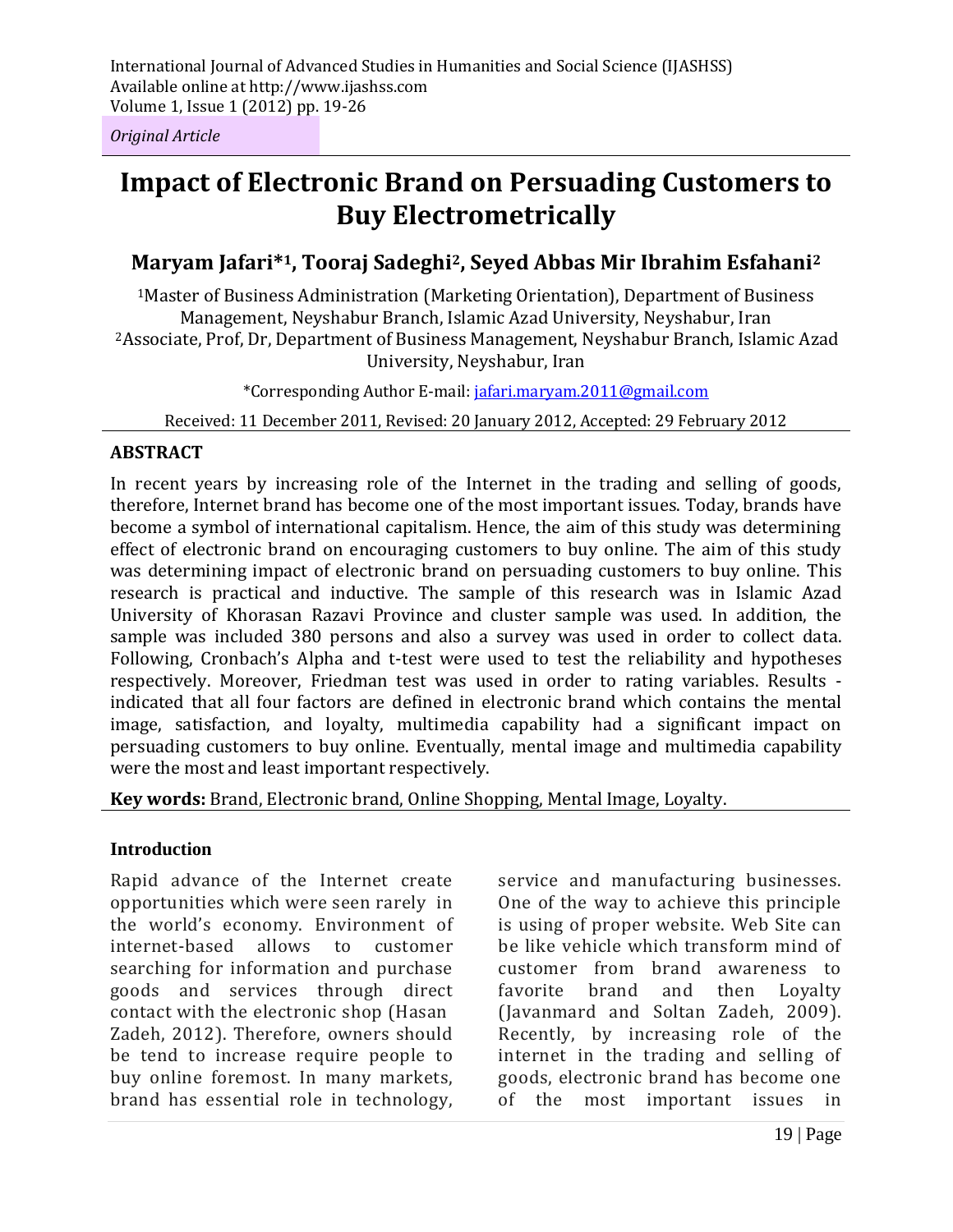marketing field. Name, is important element for sale. A powerful name makes it easier. We know about importance of naming traditional trading, however, few people realize the importance of e-commerce. Naming in electronic branding is more important than traditional marketing. Because, Internet users make permanent communication among by group, news or online meetings and Customer in traditional market can communicate with five or six people. In contrast, customers on the net can communicate with a lot of people (Farhang, 2006). As result of importance of online shopping for customers and vendors, therefore, identify the factors affecting online shopping is necessary. One of the strongest factors on online shopping is electronic brand (Hoseini and Parsaei Manesh, 2011).A key issue in the field of brand and branding is electronic brand which is also a new method for creating signage the organization and basic features of modern e-commerce.

# **Literature review**

Latifi and Kashani (2010) investigated relation between two factors of experience of electronic purchase and level knowledge of customers on trust of customers. The results indicate that experience of electronic purchase had impact on trust of customers and if we have more experience of electronic purchase has more impact on trust of customers. Walczuch and Lundgren (2004) identified prerequisite of trust which have psychologically originated and divided into five components: Personality, Perception, Attitudes, Experience and Knowledge. Didier and Robertson (2007) also, in the same study concluded that, Internal factors Like Attitude, Habits and Perceptions

has impact on tendency of people to buy online. Therefore, positive attitude of consumers on online shopping can provide survival and profitability of online sellers in competitive market. Similarity, Ming Tan (2011), had a research on financial services industry and trust to brand in the online market. According to the study, people must customize the feature of trust to brand and customer experience in online shopping. They must decrease risk of understand by customers on brand management and consumer information processing.

# **Objectives of research**

In according to main objective of this study was examining the impact of brand electronic on persuaded to buy online As result of depending electronic shopping to some features like multimedia capability, appearance, satisfaction, loyalty and quality of electronic brand. Thus, the main objective of the research as follow:

1 - Study on relationship between appearance and interest to buy online

2 – Study on relationship exists between multimedia capability and persuading customers to buy online

3 - Study on relationship between loyalty and satisfaction of customers on persuading customers to buy online

4 - Study on relationship between mental images on persuading customers to buy online

# **Electronic Branding**

Brand is described as a process in order to make value and this process by propose to customer. When customers are increasing their trust and gain experience about a brand. Companies have opportunity to start relation and strengthen their brands and make it difficult for their competitor for more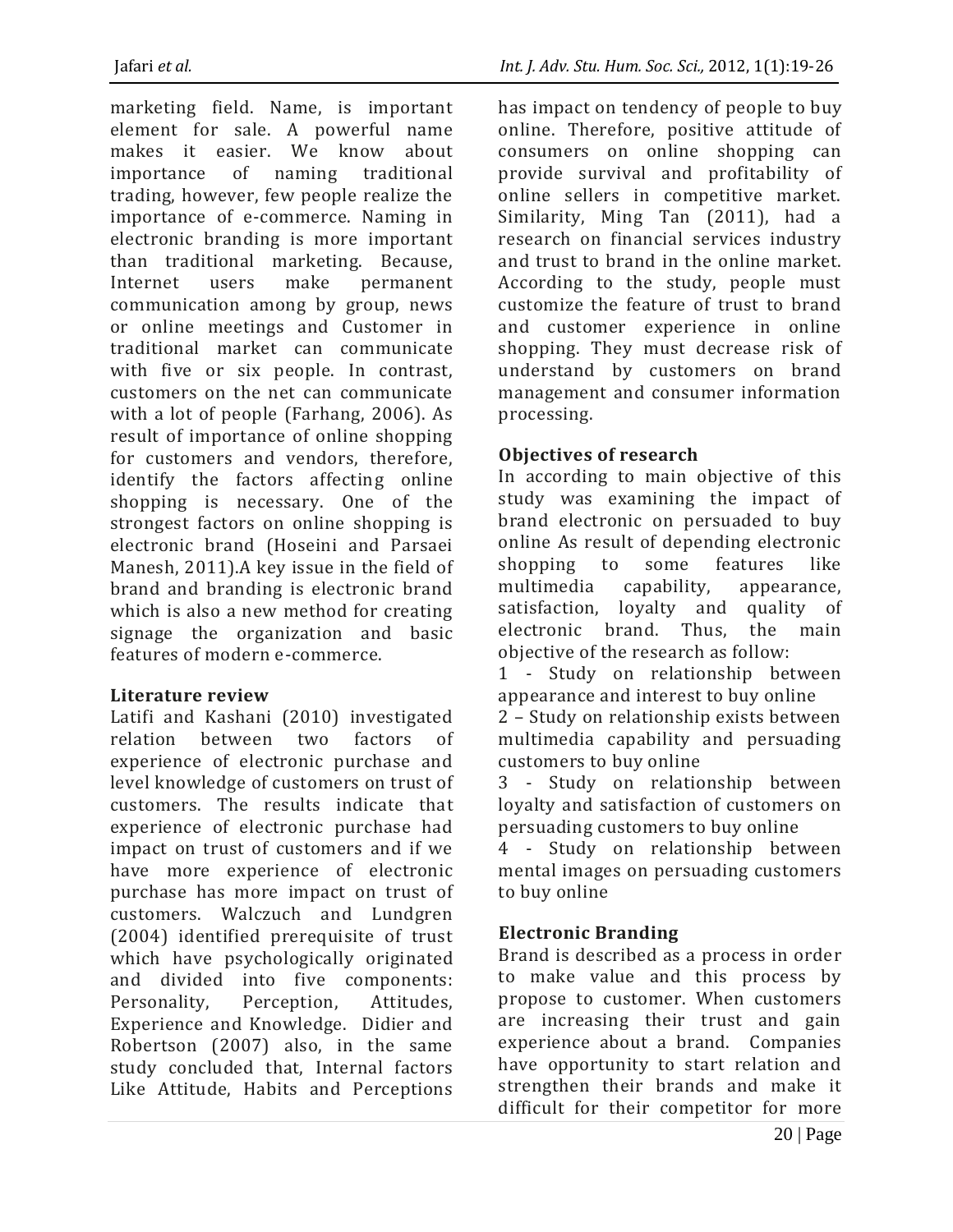imitate. A company with a strong history of the brand, more control over the balance of power among competitors and customers will have a greater share of the market. Electronic branding is a symbol of company's name which shows integrity, commitment to quality, accuracy of the company (Bashiry and Yousefi, 2012).

#### **Goals and Objective**

Generally, goals of an electronic brand can be summarized as following:

1 - Create a direct relationship between customer and brand owners and interact with customers.

2 – In order to have a better brand and thus better sales and greater brand loyalty.

3 - Strengthening traditional brand and aid to new electronic brand.

4 - Easy for delivering goods to the customer, especially in the case of digital goods and services (Hasan Zadeh, 2012).

#### **Electronic brand Value**

Historically, the lifetime value of a brand as an important tool for marketing has passed approximately 120 years. The concept of brand value has been studied widely by researches and it can be said that brand has a special worth which is given to a product and services. Following, we can mention three approaches about worth of brand:

1 – Customer's approach or perception of customers: In this perspective, brand value is added value which is given by thoughts and Behavior of customers.

2 - Finance approach (based on market): In general, it can be mentioned to price or value of brand which is based on Asset's value.

3 - Combined approach: This Approach is creating by combining first and second approaches (Mohammadian and et al, 2012).

## **Electronic VS traditional brand**

These days, by using of electronic gadgets and Internet infrastructure can electronic brand can be good competitor of traditional brand (Bashiry and Yousefi, 2012).

| <b>Benchmark Comparison</b> | <b>Electronic Brand</b>         | <b>Traditional Brand</b>    |
|-----------------------------|---------------------------------|-----------------------------|
| Product                     | Intangible                      | Tangible                    |
| Price                       | Before You Buy                  | After viewing product       |
| Propaganda                  | Emphasizing the benefits of the | Emphasis on features of the |
|                             | product                         | Product                     |
| <b>Promotions Activity</b>  | Improve brand loyalty           | Increase sales in the short |
|                             |                                 | Term                        |
| Supply Management           | Network development             | The importance of logistics |
|                             | Distribution and sales          | and supply chain            |
| Information                 | Online and 24-hour              | Presence and with delay     |
| Communications              | Virtual                         | Physical                    |

**Table 1.** Electronic VS traditional brand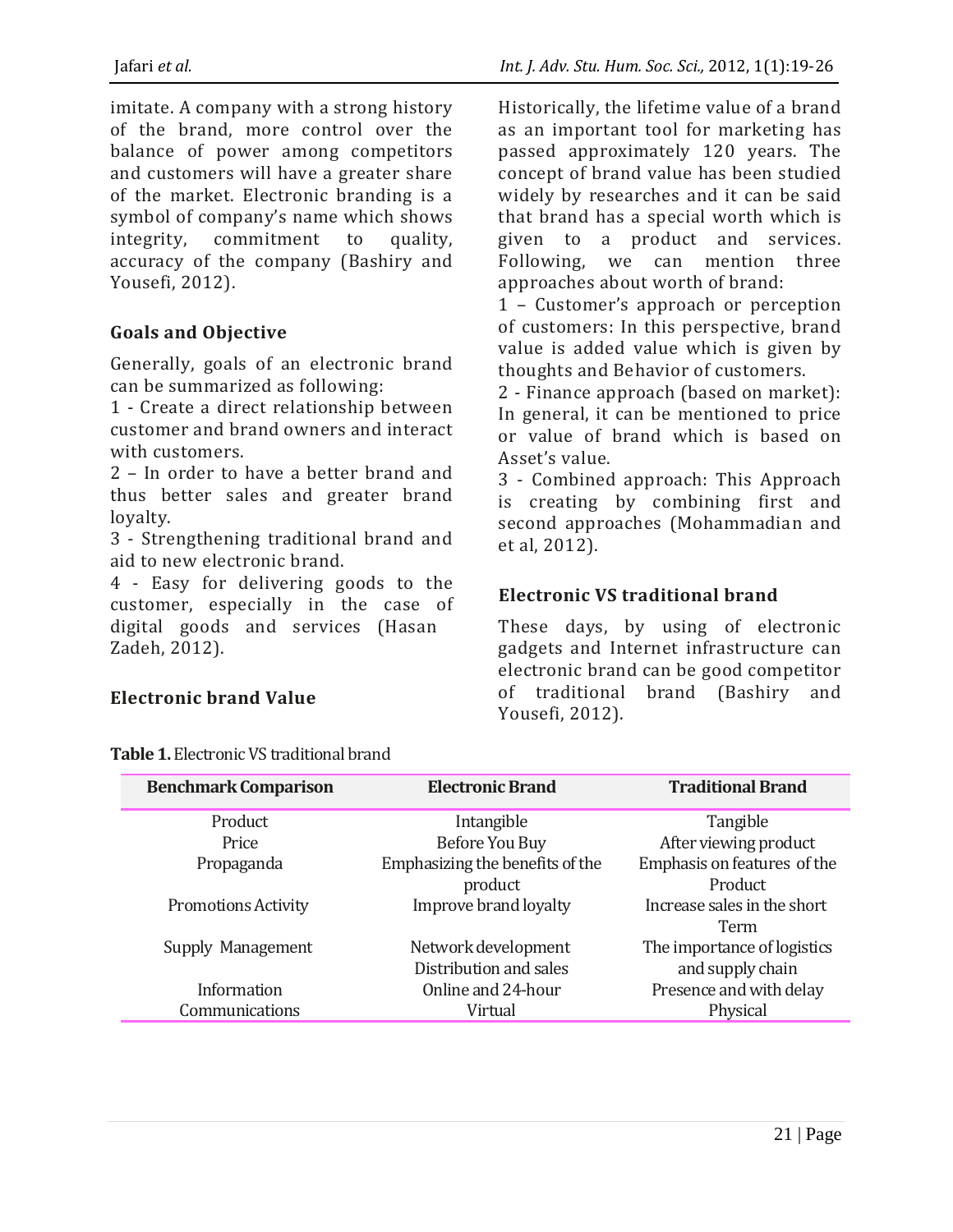

## **Hypotheses**

H1: Significant relationship exists between electronic brand and persuading customers to buy online.

H2: Significant relationship exists between appearance and persuading customers to buy online.

H3: Significant relationship exists between Multimedia capability and persuading customers to buy online.

H4: Significant relationship exists between royalty and satisfaction of customers and persuading customers to buy online.

H5: Significant relationship exists between mental media and persuading customers to buy online.

## **Materials and Methods**

#### **Study area**

This research is practical and inductive. The sample of this research was in Islamic Azad University of Khorasan Razavi Province and cluster sample was used. In addition, the sample was included 380 persons and also a survey was used in order to collect data. Following, Cronbach's Alpha and t-test were used to test the reliability and hypotheses respectively. Moreover, Friedman test was used in order to rating variables. Results indicated that all four factors are defined in electronic brand which contains the mental image, satisfaction, and loyalty, multimedia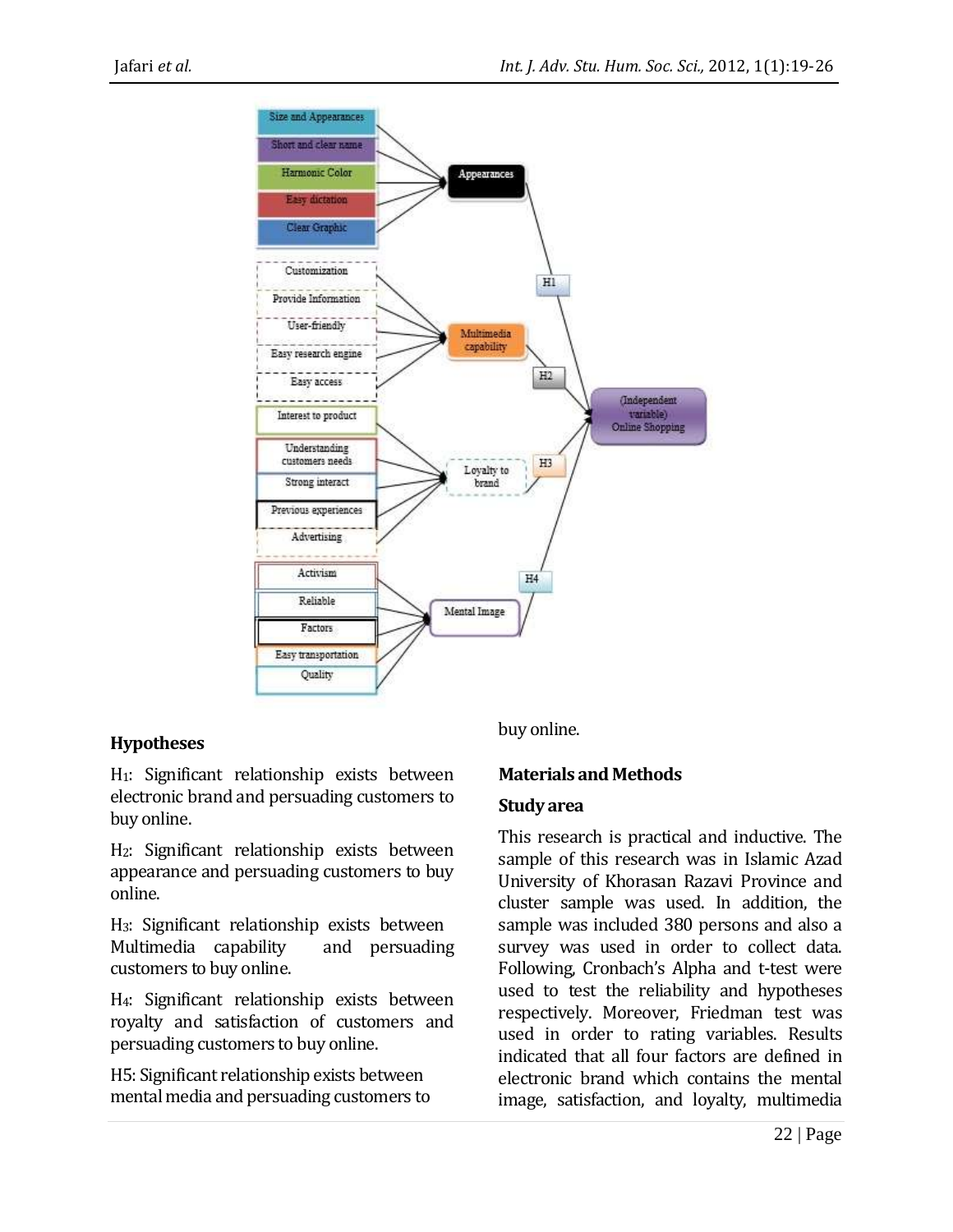capability had a significant impact on persuading customers to buy online.

## **Data analyzing**

Kolmogorov–Smirnov test was used in order to test for normality of the distribution of the variables. T-test was used to compare the means of two variables. Finally Friedman test

**Table 2.** Result of Kolomogorov-Smirirnov test

was used in order to prioritize and determine the importance of each factor of electronic brand affecting on online shopping. We use Kolomogorov-Smirinov, in order to measure normality of test:

We use Kolomogorov-Smirinov, in order to measure normality of test.

| Factor                   | Sig   | error |
|--------------------------|-------|-------|
| Appearances              | 0.835 | 0.05  |
| Multimedia capability    | 0.505 | 0.05  |
| Satisfaction and loyalty | 0.616 | 0.05  |
| Mental Image             | 0.4   | 0.05  |
| Quality                  | 0.359 | 0.05  |

As all the significance levels are greater than 0.05 therefore the variables have normal distribution. Results of t-test in Table 3 shows that the significance levels are less than 0.05 therefore the tests are significant and the mean of variables are greater than 3.

Thus, Table 4 shows the highest priority features and variable image. There are many physical and electronic, low Priority to encourage customers to buy online.

| Table 3. Results of T-student |
|-------------------------------|
|-------------------------------|

| Factor                   | Average | <b>Lower</b> limit | <b>Upper limit</b> | <b>Sig</b> | <b>Results</b> |
|--------------------------|---------|--------------------|--------------------|------------|----------------|
| Appearances              | 4.0539  | 4.0223             | 4.0854             | 0.000      | Accept         |
| Multimedia capability    | 4.0696  | 4.0363             | 4.1029             | 0.000      | Accept         |
| Satisfaction and Loyalty | 4.3378  | 4.3098             | 4.3657             | 0.000      | Accept         |
| Mental Image             | 4.3430  | 4.3165             | 4.3695             | 0.000      | Accept         |
| Encouraging to use e-    | 4.2010  | 4.1861             | 4.2160             | 0.000      | Accept         |
| shopping                 |         |                    |                    |            |                |

#### **Table 4.** Results of Friedman test

| <b>Rank</b><br>(Priority) | Average<br>category | The question                                                                                           |
|---------------------------|---------------------|--------------------------------------------------------------------------------------------------------|
|                           | 3.01                | Does mental image of electronic brand effect on encouraging of customers<br>to buy online?             |
| 2                         | 2.97                | Does satisfaction and loyalty of electronic brand effect on encouraging of<br>customers to buy online? |
| 3                         | 2.03                | Does multimedia capability effect on encouraging customers to buy<br>online?                           |
| 4                         | 1.99                | Does appearances effect on encouraging customers to buy online?                                        |
|                           |                     |                                                                                                        |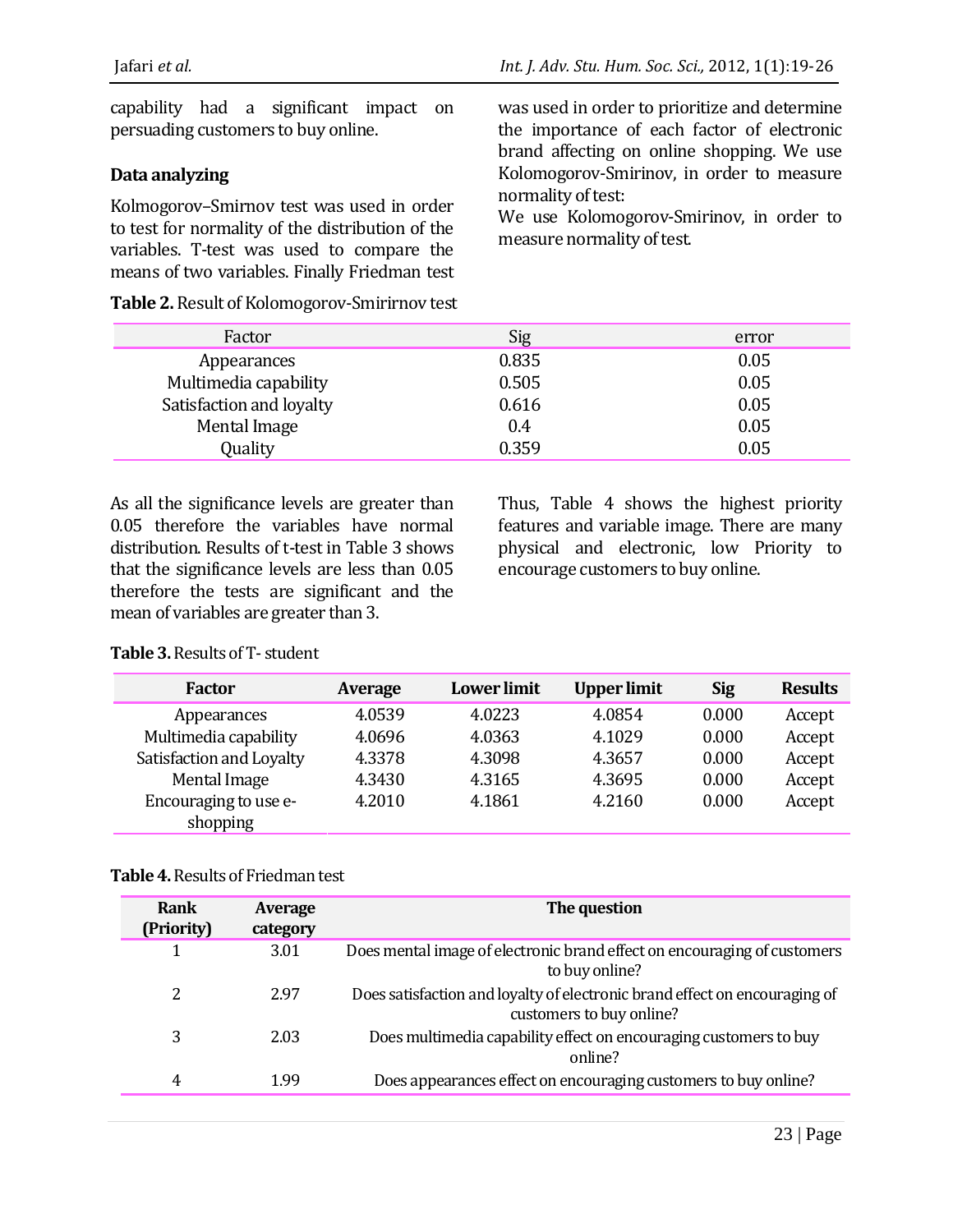| <b>Variables</b>         |                             |                             |                          |                                       |
|--------------------------|-----------------------------|-----------------------------|--------------------------|---------------------------------------|
| Groups                   |                             | The most important -        |                          | $\rightarrow$ The least important     |
| Women                    | Satisfaction and<br>loyalty | Mental image                |                          | Multimedia capability and appearances |
| Men                      | Mental image                | Satisfaction and<br>loyalty | Multimedia<br>capability | Appearances                           |
| <b>Associated Degree</b> | Mental image                | Satisfaction and<br>loyalty | Multimedia<br>capability | Appearances                           |
| <b>Bachelor</b>          | Mental image                | Satisfaction and<br>loyalty | Appearances              | Multimedia<br>capability              |
| Master                   | Satisfaction and<br>loyalty | Mental image                | Multimedia<br>capability | Appearances                           |
| 18-22 years old          | Mental image                | Satisfaction and<br>loyalty | Multimedia<br>capability | Appearances                           |
| 22-26 years old          | Satisfaction and<br>loyalty | Mental image                | Appearances              | Multimedia<br>capability              |
| 26-30 years old          | Mental image                | Satisfaction and<br>loyalty | Multimedia<br>capability | Appearances                           |
| Above 30 years old       | Satisfaction and<br>loyalty | Mental image                | Appearances              | Multimedia<br>capability              |

#### **Conclusion and discussion**

Based on the results of the first hypothesis, Features and appearances are effective on encouraging customers to buy online. This means that from the perspective of the students, the features and appearances which consists of five elements (logos geometric shape and size, frequency and harmonic colors, short and meaningful brand, simple spellings and easy to remember, clear graphics) are effective on online shopping of customers. The result of the Javanmard and Soltan zadeh (1983) concluded that size and color have significant effects on consumers' attitudes about brand. Following, the results are consistent with the results of Sable and Ackay (2011), Sable and Ackay and Dalgin (2012) about the impact of color on purchase decisions of customers'.Based on the results of the following hypothesis, multimedia capability which consists of five components (custom Building, providing full information to the customer, being attractive and user friendly, simple and easy search engine, friendly atmosphere and others) can encourage to online shopping. According to Schmit (2001) also extensive and transparent access to information as well as the attractiveness and user friendliness is very important to encourage customers to buy online. Researches' results of Jin, 2003 also are consistent with results of our research. According to their research, build a website with is custom content and communication and provide information on the dominant culture can be successful for the brand. Based on the results of the third hypothesis, satisfaction and loyalty to electronic brand which consists of five components (favorite product, understanding emotional needs of customers, create a strong connection and respect to the customers, past experience and advertising) are essential to encourage and increase desire of customers to buy online. Saeed Nia and Jamaly Nezhad's research also indicate that interest and also advertising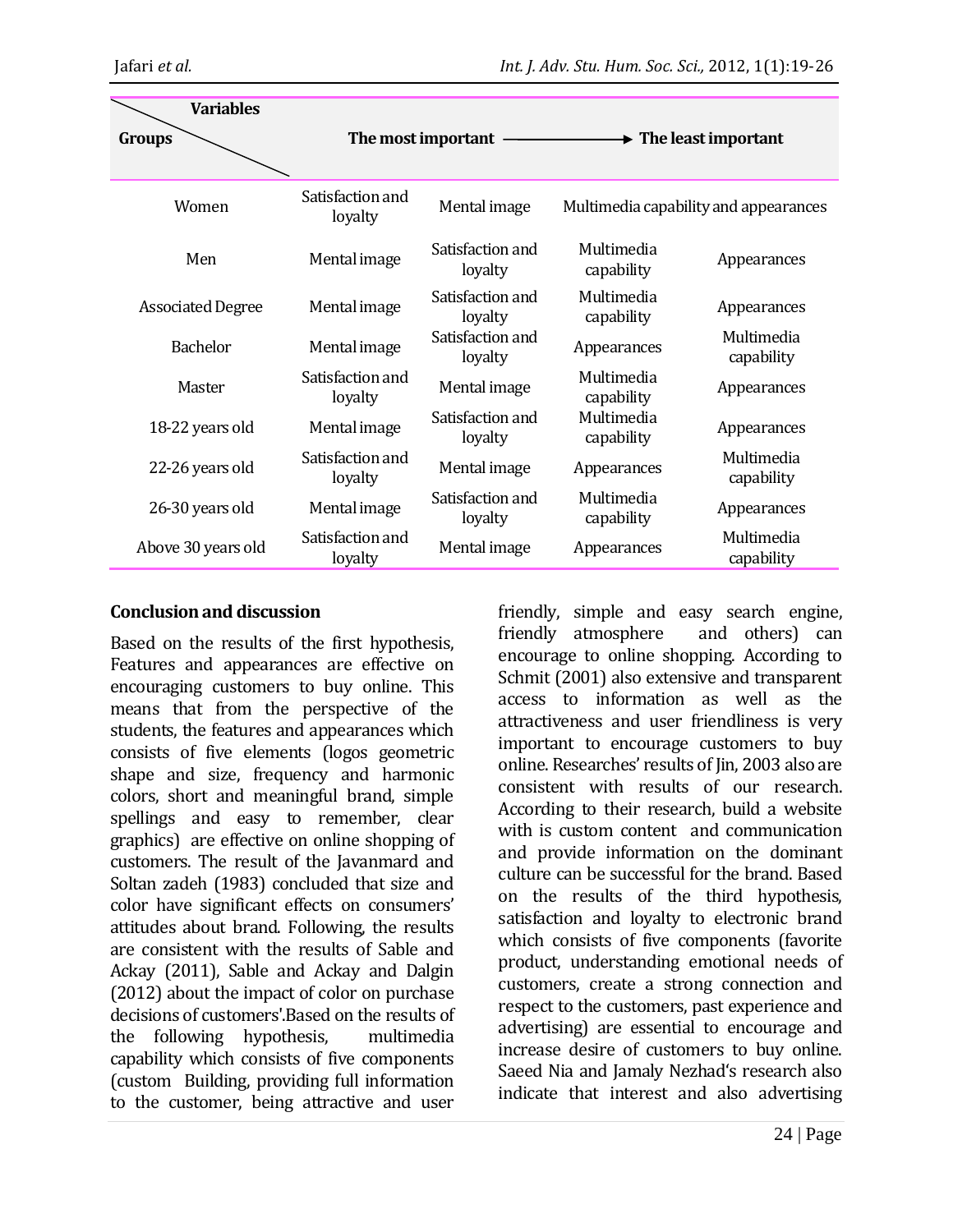which based on enjoyable features of product has fundamental impact on loyalty to brand. However, research of Bashiry and Yousefi (2012) also explained that a deep emotional connection with customers and understand the behavior of customers influences customer satisfaction. Following, results of the fourth hypothesis the electronic image of the brand which includes five dimensions (reliability, competence and knowledge of supply Manufacturer and suppliers, agents, service, speed and ease of transportation and quality) are effective to increase desire of customers to online shopping. Furthermore, according to the Vazifeh doost and et al (2012), if we have better quality of services, it will increase customer satisfaction and this creates a positive perception and attitude of the brand in the minds of customers.

## **Suggestions**

1 - Given variety of services to customers, including consideration of common question in the web site, contact to the customers online and offline customer can decline gap of tangible goods or services.

2 – By creating representatives and branches in variety cities increase the speed and ease of transportation of goods and services.

3 - Increase knowledge and expertise of employees and suppliers improve quality of products and services.

4 - By offering rewards and more emotional connection can raise company's satisfaction and loyalty of the customers.

# **References**

Ackay, O., Sable, P., & Dalgin, H**.** (2012). The Importance of Color in Product Choice Among Young Hispanic, Caycasian, and African-American Groups in The USA, International Journal of Business and Social Science, Vol. 3, No. 6.

Bashiry, M, Yousefi, M**.** (2012). Creating electronic brand by 3c strategy, Journal of Electronic Government, No. 23: 31-17.

Didier, S. G., & Robertson, A**.** (2007). Adoption and Usage of Online Shopping: An Empirical Analysis of the Characteristics of Buyers, Browsers and Non-Internet Shoppers. Journal of Retailing and Consumer Services, vol. 14: 73-82.

Farhang, S**.** (2006). Walk to the Top of E-Commerce. Sajjad Publication.

Javanmard, H., Soltanzadeh, (2009). Investigate relationship between features of Internet brand and websites on trust and loyalty of customers, Journal of Business Research, 53: 256-225.

Hasan Zadeh, S**.** (2012). Internet branding process, Journal of Electronic Government, No. 23: 14-3.

Hoseini, M., Parsaei Manesh, S**.** (2010). Factors affecting on willingness of online shopping and customer acceptance, Iranian Journal of Rubber Industry, No. 62: 92-87.

 Latifi, F., Kashani, N**.** (2010). Electronic Trust: The Role of Internet shopping experience and customer knowledge of user information and security mechanisms, Journal of Business Research, No. 55: 267-235.

Mingtan, T., & rasiah, D**.** (2011). A Review of Online Trust Branding Strategies of Financial Services Industries in Malaysia and Australia, Advances in Management & Applied Economics, vol 1,125-150.

Mohammadian, M., Dehdashti, Z., Jalal Zadeh, A**.** (2012). Prioritize the Factors Affecting Brand Value of Internet Companies, Journal of IT Management, No.12: 187-211.